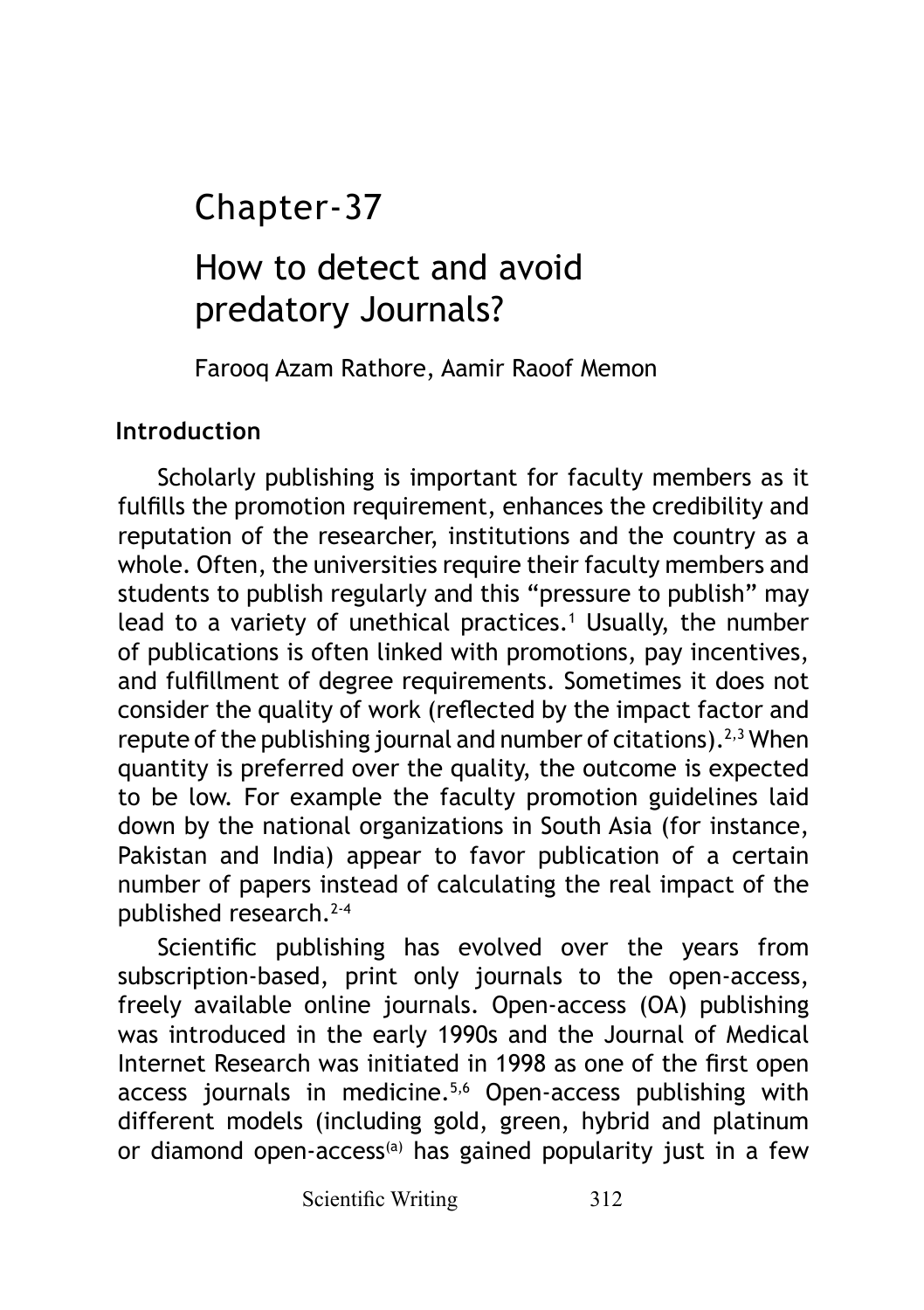years after its inception.<sup>6-8</sup> However, it simultaneously lead to emergence of unethical and "predatory" publishing practices; thus, changing this academic feat into a marketing tool for commercializing research. Predatory journals may be one-room and/or one-computer based operation, which damages science.<sup>9</sup> They are mostly operated by individuals or a questionable publishing group and lack formal peer-review process.<sup>10</sup>

## *What is a predatory journal?*

While the scholarly publishing paradigm is gradually moving to open-access environment that fosters the advancement of high-quality, peer-reviewed open access publications; it simultaneously has also provided opportunities for certain journals and publishers to engage in unprofessional or unethical practices.8 These journals and publishers are termed predatory journals and/or publishers. Predatory publishing refers specifically to publishing practices which exploit the author-pays model by "set[ting] up bogus publishing operations and trick[ing] authors into thinking that they are legitimate scholarly publishing outlets".<sup>11,12</sup> These journals or publishers abuse the open-access publishing model and are interested in money making rather than disseminating research.<sup>13</sup> The term "predatory journals" was coined in 2011 by Jeffrey Beall, a librarian from University of Colorado Denver, who managed the list of "possible predatory" journals on his blog titled ScholarlyOpen Access.<sup>9,14</sup> Table-I lists the rise in the number of predatory publishers, predatory journals, hijacked journals<sup>(b)</sup> and fake metrics.<sup>(c)</sup> The blog is defunct now and has been substituted by the Cabell's International, a scholarly-services firm that provides a subscription-based list of predatory journals.15

In response to such journals, Open Access Scholarly Publishing Association (OASPA) was formed.<sup>7</sup> Moreover, certain criteria and tools for detecting predatory publishers and journals have also been introduced. These include Beall's Criteria for Identification of Predatory Journals and Publishers, World Association of Medical Editors (WAME) guidelines for Identifying Predatory or Pseudo-Journals, Criteria for Receipt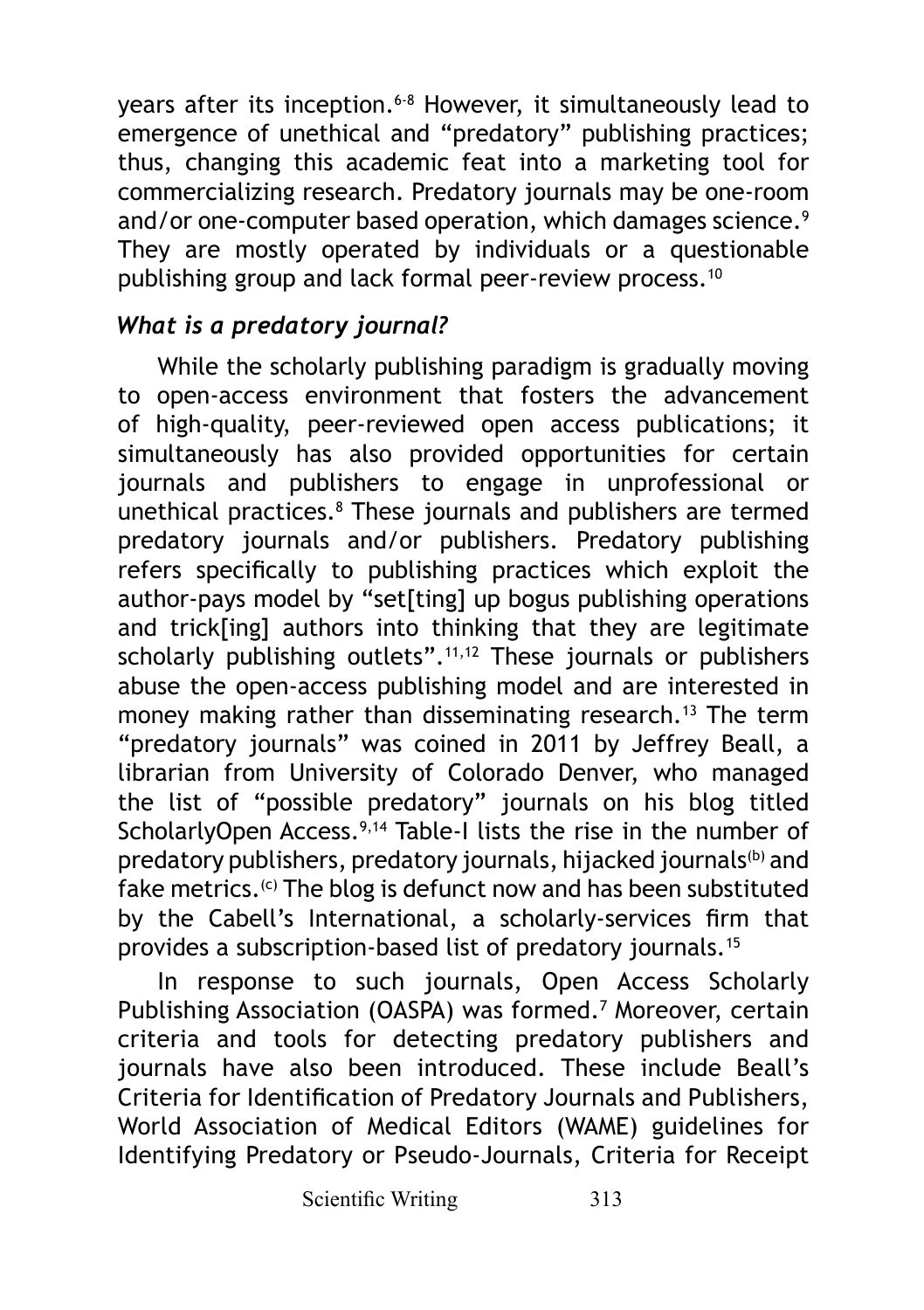Table-I: Number of predatory publishers, predatory journals, hijacked journals and fake metrics from 2011 to 2017.<sup>16,17</sup>

| Year | Predatory<br>Publishers Journals | Predatory     | Hijacked<br>Journals | Fake<br><b>Metrics</b>      |
|------|----------------------------------|---------------|----------------------|-----------------------------|
| 2011 | 18                               | Not available |                      | Not available Not available |
| 2012 | 23                               | Not available |                      | Not available Not available |
| 2013 | 225                              | 126           |                      | Not available Not available |
| 2014 | 477                              | 303           |                      | Not available Not available |
| 2015 | 693                              | 507           | 30                   | 26                          |
| 2016 | 923                              | 882           | 101                  | 38                          |
| 2017 | 1155                             | 1294          | 115                  | 53                          |

Note that all the predatory journals and publishers are predatory, so the more likely term in the recent literature may be "OA predatory journals" or "predatory OA journals".

of the Directory of Open Access Journals (DOAJ) Seal, and Predatory Rate – to name a few.<sup>16-18</sup> We will discuss these criteria and features of predatory journals in detail in the later section of this chapter.

## *How to detect and avoid publishing in a predatory journal?*

In order to differentiate "good" journals from "questionable" or "bad" journals, whitelists and blacklists were created. One such initiative was the blacklists of journals and publishers published by Jeffrey Beall. However, this blacklist faced criticism from different quarters resulting into mysterious shutdown of Beall's blog in early 2017.<sup>9,19,20</sup> Nevertheless, Beall's list was the first step against predatory publishing and helped many researchers and institutions. Beall's list was often quoted in context of selecting a journal for publication and was used by various universities and organizations. After the disappearance of Beall's blog, Cabell's International ([https://www.cabells.com/\)](https://www.cabells.com/) has started a subscription-based list of predatory journals. Along with the blacklists, databases like Directory of Open Access Journals (DOAJ), PubMed/MEDLINE, and Clarivate Analytics (formerly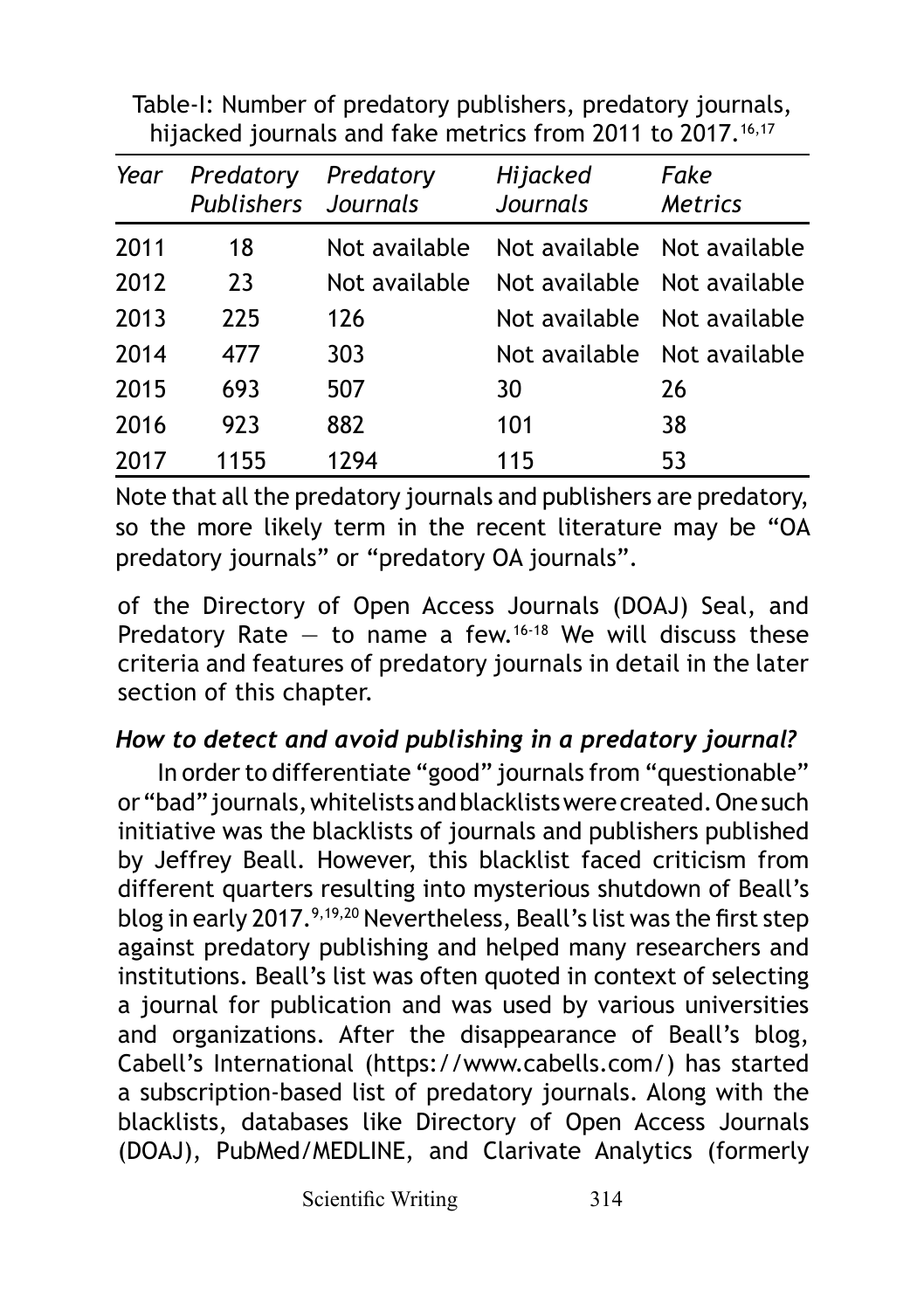Thomson Reuters) and scholarly organizations like Committee on Publication Ethics (COPE), Open Access Scholarly Publishers Association (OASPA), and International Committee of Medical Journal Editors (ICMJE) serve as the "providers" of whitelists.<sup>2</sup> Additionally, several journal selectors have been created by different publishers and organizations to help authors avoid predatory journals [Table-II]. A recent collaborative endeavor is the "Think.Check.Submit" Campaign [\(www.thinkchecksubmit.](http://www.thinkchecksubmit.org) [org](http://www.thinkchecksubmit.org)) that is helpful in journal selection. The sources that can be used for journal selection and avoiding predatory journals are listed in Table-II.

| Table-II: Sources for journal selection |
|-----------------------------------------|
| and avoiding predatory journals.        |

| Source <sup>2</sup>                                                  | Website                                                                                                                                                                        |  |  |  |
|----------------------------------------------------------------------|--------------------------------------------------------------------------------------------------------------------------------------------------------------------------------|--|--|--|
| <b>Blacklists of journals and publishers</b>                         |                                                                                                                                                                                |  |  |  |
| Beall's blog (archived<br>copies)                                    | https://web.archive.org/<br>web/20170112125427/https://scholar-<br>lyoa.com/publishers/                                                                                        |  |  |  |
| Cabell's International                                               | https://www.cabells.com/                                                                                                                                                       |  |  |  |
| Whitelists of journals and publishers                                |                                                                                                                                                                                |  |  |  |
| 1. PubMed/MEDLINE                                                    | https://www.nlm.nih.gov/bsd/serfile_<br>addedinfo.html<br>or<br>https://www.ncbi.nlm.nih.gov/labs/<br>journals/<br>or<br>https://www.ncbi.nlm.nih.gov/nlmcata-<br>log/journals |  |  |  |
| 2. Directory of Open<br>Access Journals (DOAJ)                       | https://doaj.org/search                                                                                                                                                        |  |  |  |
| 3. Open Access Scholarly<br><b>Publishers Association</b><br>(OASPA) | http://oaspa.org/membership/mem-<br>bers/                                                                                                                                      |  |  |  |
| 4. International Associa-<br>tion of STM Publishers                  | http://www.stm-assoc.org/membership/<br>our-members/                                                                                                                           |  |  |  |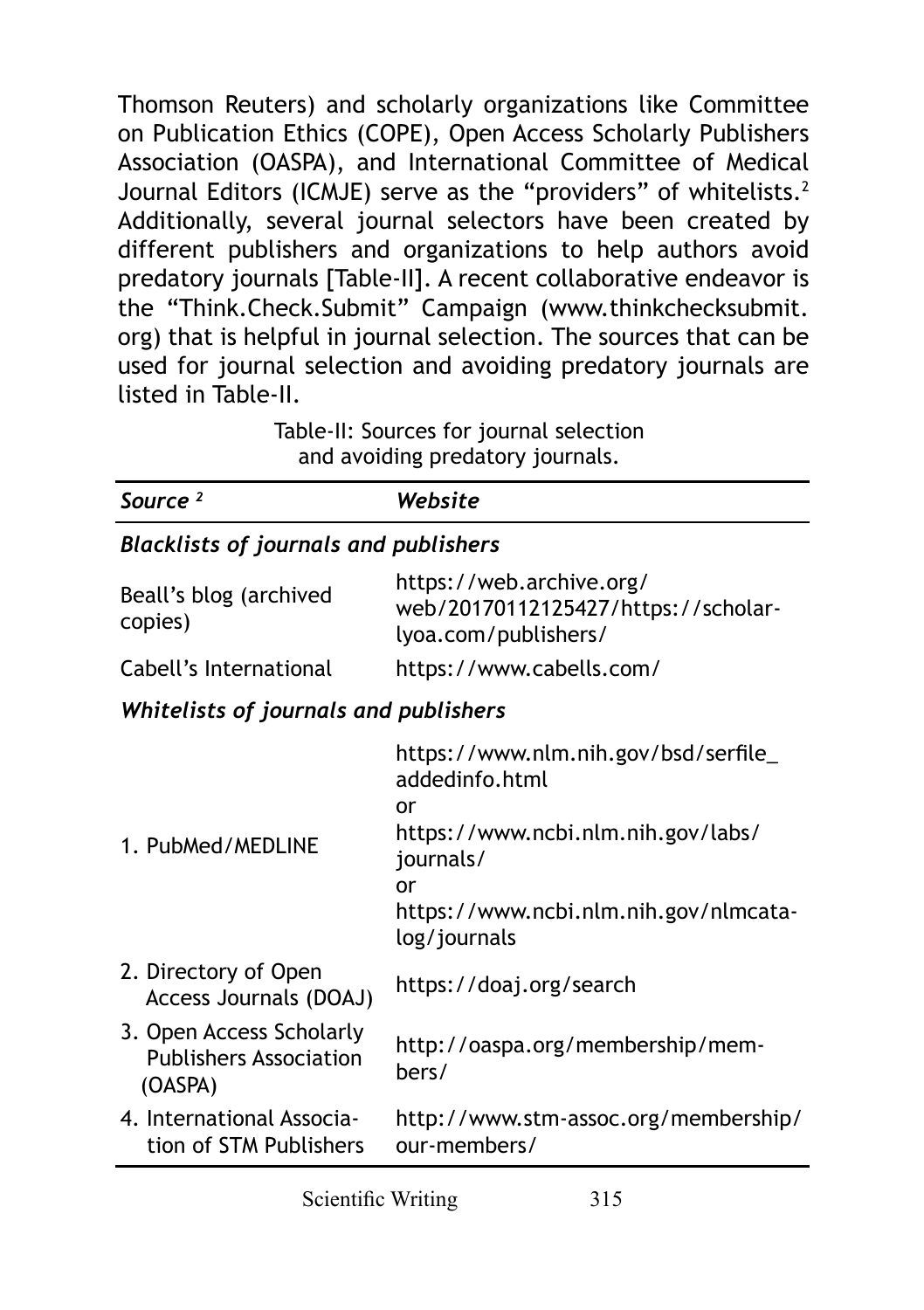|                                            | 5. International Commit-<br>tee of Medical Journal<br>Editors (ICMJE) | http://www.icmje.org/journals-follow-<br>ing-the-icmje-recommendations/  |  |  |
|--------------------------------------------|-----------------------------------------------------------------------|--------------------------------------------------------------------------|--|--|
|                                            | 6. Committee on Publica-<br>tion Ethics (COPE)                        | http://publicationethics.org/members/<br>journals/?f[0]=bundle%3Ajournal |  |  |
|                                            | 7. Master Journal List of<br><b>Clarivate Analytics</b>               | http://ip-science.thomsonreuters.com/<br>mjl/                            |  |  |
|                                            | 8. Publons                                                            | https://publons.com/journal/?order_<br>by=reviews                        |  |  |
|                                            | 9. EndNoteTM Journal<br>Matching                                      | http://endnote.com/product-details/<br>manuscript-matcher                |  |  |
| Additional resources for journal selection |                                                                       |                                                                          |  |  |
|                                            | 1. Journal Selectors                                                  |                                                                          |  |  |
|                                            | a) Edanz Journal Selector                                             | https://www.edanzediting.com/journal-<br>selector                        |  |  |
|                                            | b) Elsevier Journal Finder                                            | http://journalfinder.elsevier.com/                                       |  |  |
|                                            | c) Springer Journal<br>Suggester                                      | http://journalsuggester.springer.com                                     |  |  |
|                                            | d) Find the right<br>journal-BioMed Central                           | https://www.biomedcentral.com/get-<br>published/find-the-right-journal   |  |  |
|                                            | d) JANE-journal author                                                | http://jane.biosemantics.org/                                            |  |  |

 name estimator e) Journal Guide by Research Square <https://www.journalguide.com/> 2. Think Check Submit Campaign <http://www.thinkchecksubmit.org/>

**\*** Note that these resources are not exhaustive. Authors are suggested to use their cautious judgment and get help from experienced researchers in selecting the target journal. In case of any suspicion or doubt, the authors are suggested to avoid the journal.

Reproduced with permission from: Journal of Pakistan Medical Association (JPMA).

### *Characteristics of a predatory Journal*

The common defining features of predatory journals have been reported in the literature and may include some or all of the followings: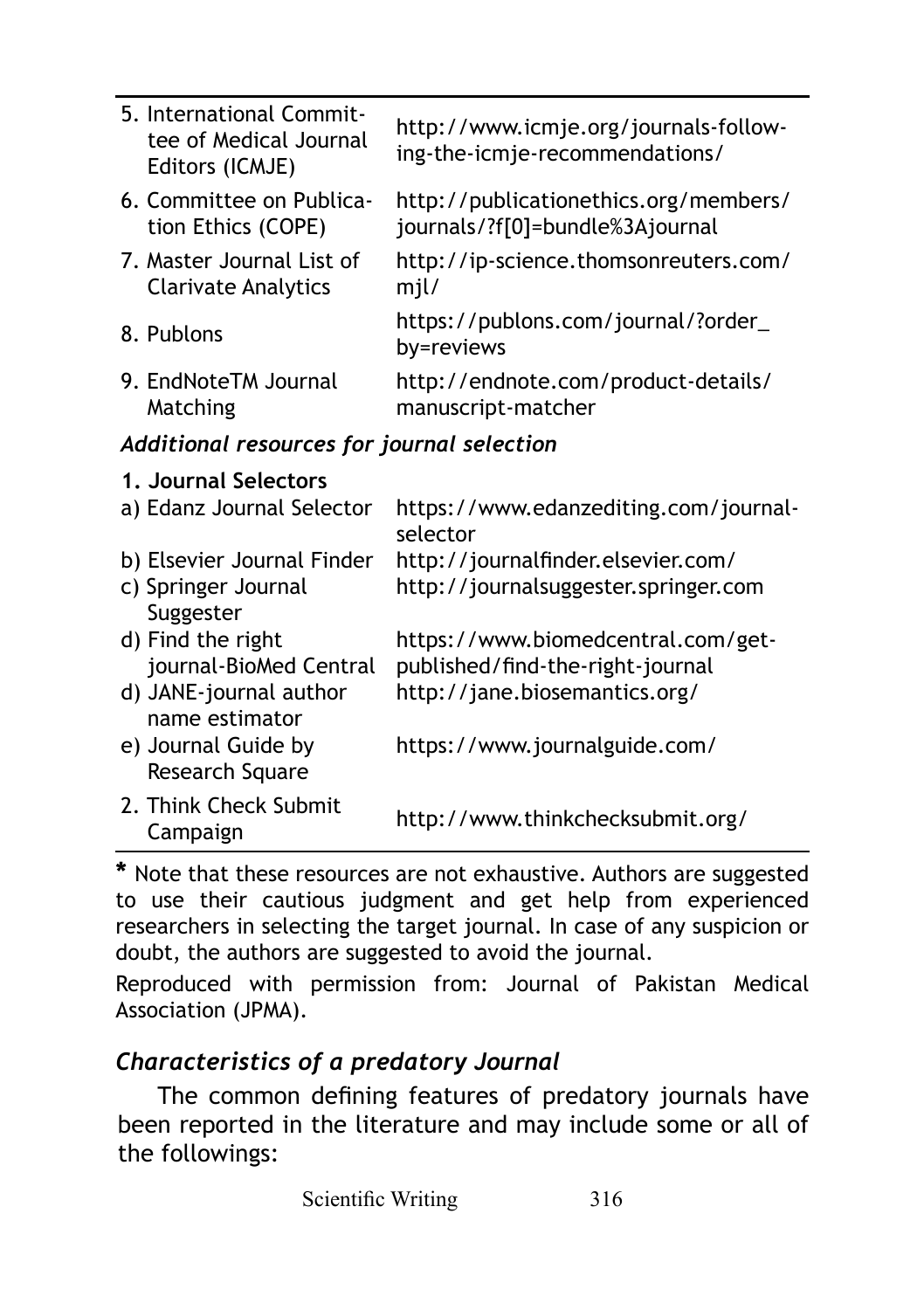- 1. Use of attractive names that mimic high ranking legitimate journals to deceive the authors. The name may include the words like International, American, British, European, Universal, or Global. For example, International Journal of Current Research (IJCR), Asian Journal of Science and Technology (AJST), Excellent Word Journal of Education Review (EWJER), and Global Journal For Research Analysis (GJRA) etc.14,17,21,22
- 2. They have a very broad scope and invite submissions from all disciplines which are often unrelated to each other.<sup>17,22</sup>
- 3. They use fake metrics like Global Impact Factor (GIF), Scientific Journal Impact Factor (SJIF), Index Copernicus Value (IC Value), Universal Impact Factor (UIF), and the Quality Impact Factor whereas some may even copy the logo used by Clarivate Analytics (formerly Thomson and Reuters).<sup>17,23</sup> The aim is to impress the naive researchers in believing that this is legit journal with a high impact factor. Notice that such metrics are not the measure of scientific impact.
- 4. Predatory journals often falsely claim to be indexed in the popular databases like PubMed, DOAJ, Scopus and EBSCO, which is displayed boldly on their websites.<sup>22</sup> Their additional betraying schemes may be the claims of indexation or membership in ResearcherID, CrossRef, Mendeley, ProQuest, Clarivate Analytics (formerly Thomson Reuters), WAME, COPE, ICMJE and HINARI― they even abuse the logo of these organizations by simply placing it on the homepage of their website.17,18,24 They may also be indexed in non-reputable indexation databases like Indian Science Indexing (ISI).<sup>18,19</sup> They also claim indexing in non-scholarly websites such as Scribd and DocStoc or academic social networking websites such as ResearchGate.25
- 5. There may be a huge number of poor quality articles on a variety of topics (usually multidisciplinary) in a single issue of the predatory journals. There may also be a questionable "special issue" that is out of the scope of the journal. $18,26$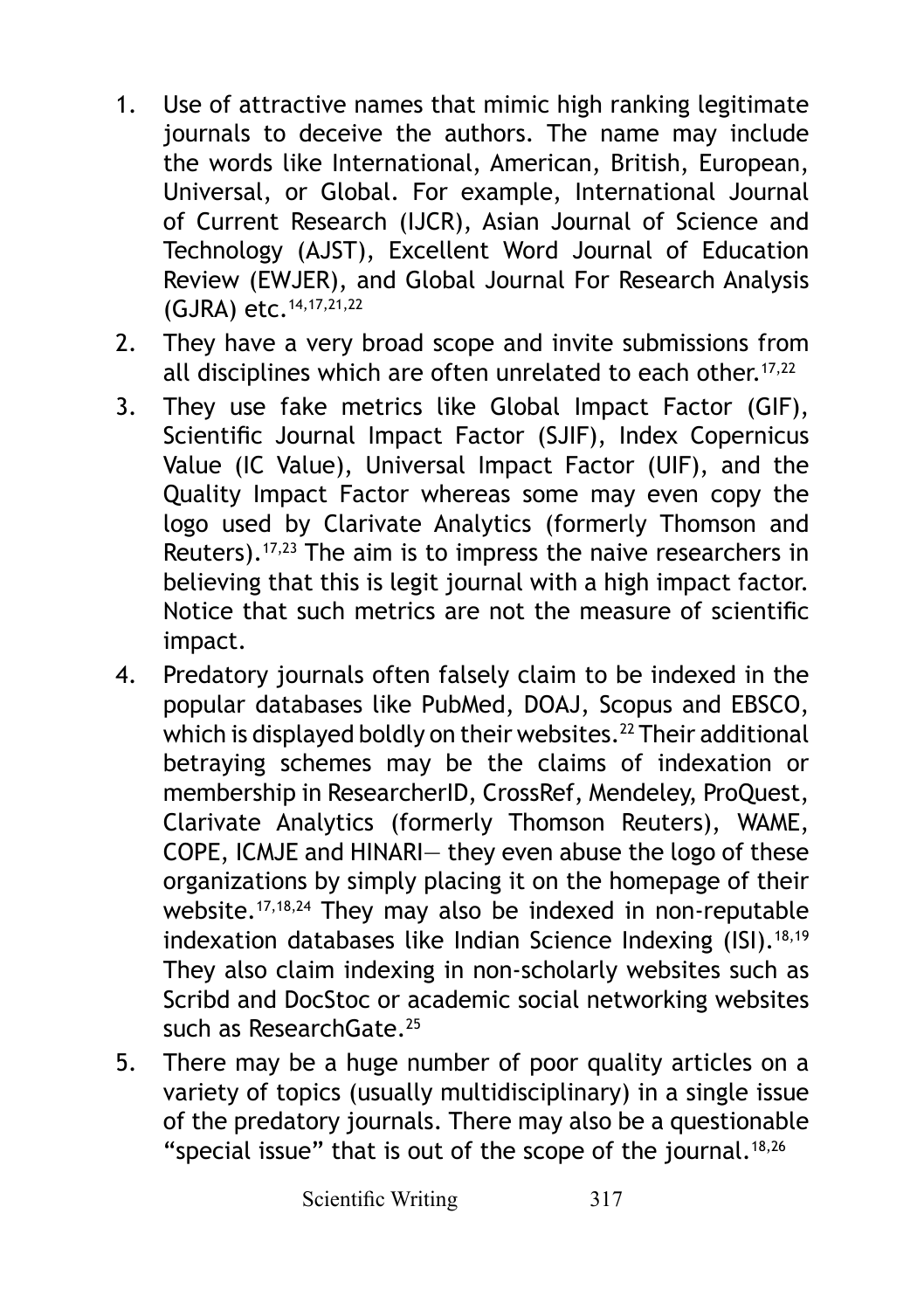- 6. Most of them provide addresses in the US or UK, but a quick search on Google maps will reveal their actual location which can be a house or shopping mall. Many of them are based in developing countries like India, Pakistan or Nigeria.<sup>17,22,27</sup> It is difficult or impossible to find the address of the editorial office or only a blank form is available to contact the editorial office.17,18
- 7. They often offer a short or ultra-short review cycle ranging from a few days to few weeks (<4 weeks). In most of the cases, the details of the review process are not clear. They may also provide the author with a fast-track option at an additional cost.17,18,22
- 8. They either have very few editorial board members (from one institution or one country only), or the editorial members are named without any details and academic affiliations.14,17,18 In some cases, the Editor-in-Chief is not even from the subject on which the journal is being published (e.g. the Editor-in-Chief of the International Journal of Physical Medicine and Rehabilitation, published by OMICS Group (a predatory publisher), does not even has any background of Rehabilitation Medicine.<sup>(d)</sup> They may even place the names of the editors (usually the prestigious scholars of their fields) without their permission just to betray the authors.
- 9. They use email services like Gmail or Yahoo and ask authors to submit the article through email rather than a journal management system (like ScholarOne, Editorial Manager or Open Journal System). For example [currentjournalcr6@](mailto:currentjournalcr6@yahoo.com) [yahoo.com](mailto:currentjournalcr6@yahoo.com) and [currentjournalcr9@yahoo.com](mailto:currentjournalcr9@yahoo.com) for International Journal of Current Research (IJCR).<sup>14,17,18</sup>
- 10. Many predatory journals send an author certificate for publication in order to lure in naive researchers.<sup>17</sup> Such authorship certificate are not sent by any of the reputable, and indexed journals.
- 11. Many predatory journals especially those published by the same publisher often have similar webpage design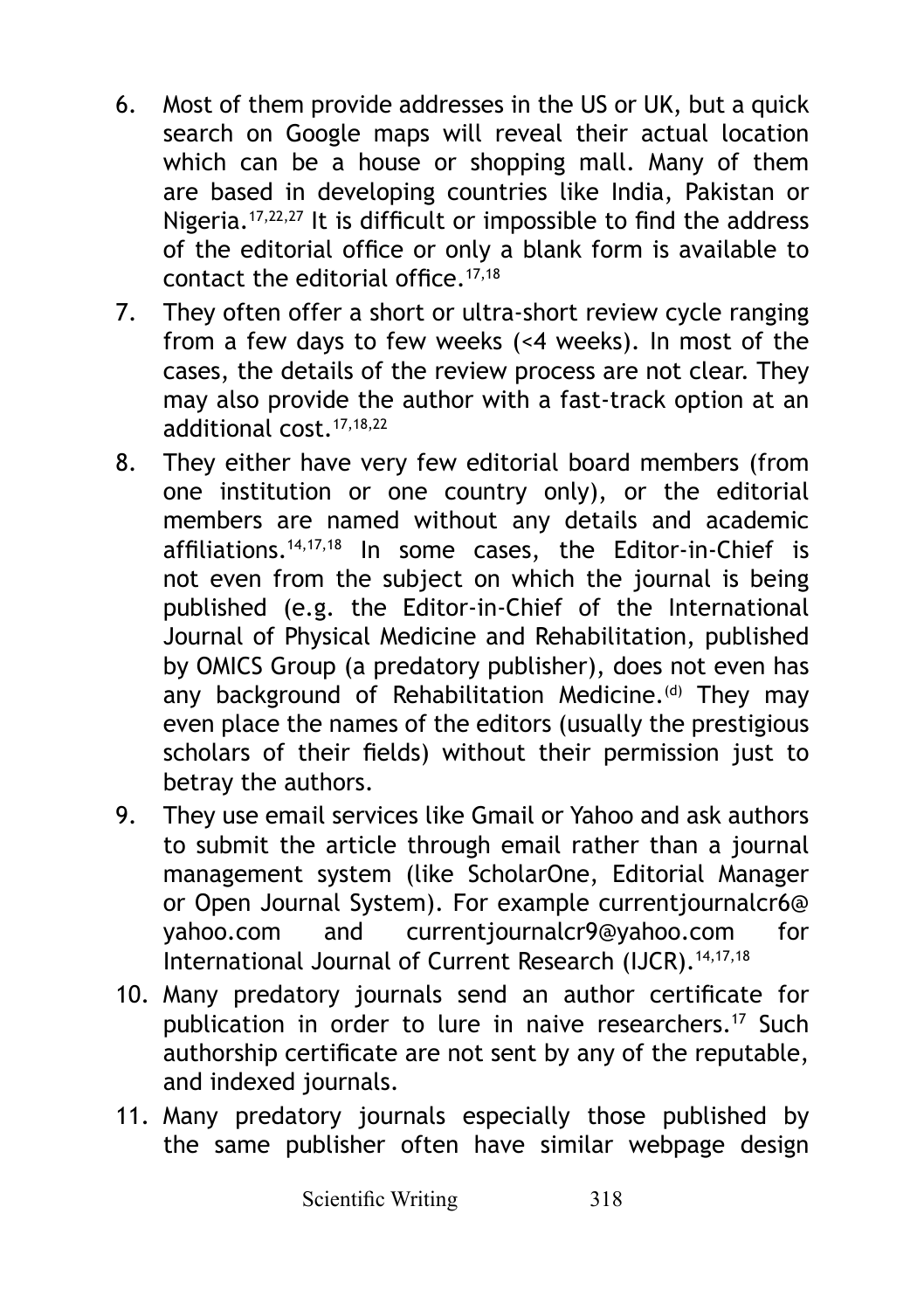and content which is usually copy pasted and has many grammatical mistakes.17,28,29 The articles published in such journals often have poor proof-reading and many technical errors.

- 12. The article processing charges of some predatory journals are usually hidden or not clearly mentioned in the instructions to authors.18 Publication fees is then demanded once the author submits the manuscripts and receives the letter of acceptance. Alternatively, it ranges between approximately 50-2000 USDs.17
- 13. These journals may send unsolicited or bulk spam emails to the researchers, inviting them to be one of the editors and/ or reviewers, or inviting authors to submit the papers or sending "call for papers". 14,17,29

## *Current debates in predatory publishing*

The most likely victims of predatory journals are the young and inexperienced researchers from developing countries who lack sufficient skills and training for selecting a correct journal for publication.<sup>30,31</sup> However, even some experienced researchers have also been tricked into publishing in predatory journals.<sup>28</sup> Since the predatory journals are considered to produce "junk" science, authors publishing in such journals may not usually get any official credit for their work. $32,33$  There is a debate on what should these authors do? It is essential that one should always consult his/her supervisor and institutional research office for guidance, and local policies regarding publishing in predatory journals.

Different solutions have been proposed for this issue. $28,34$ Some recommend that once the authors realize the mistake of publishing in a predatory journal, they should immediately contact the editorial office of the predatory journal with a request to withdraw their paper. In some cases, predatory journals will resist withdrawals, authors must therefore, not sign any copyright agreement form during the submission process or after acceptance in case of predatory journals. Once the article has been successfully retracted or withdrawn from the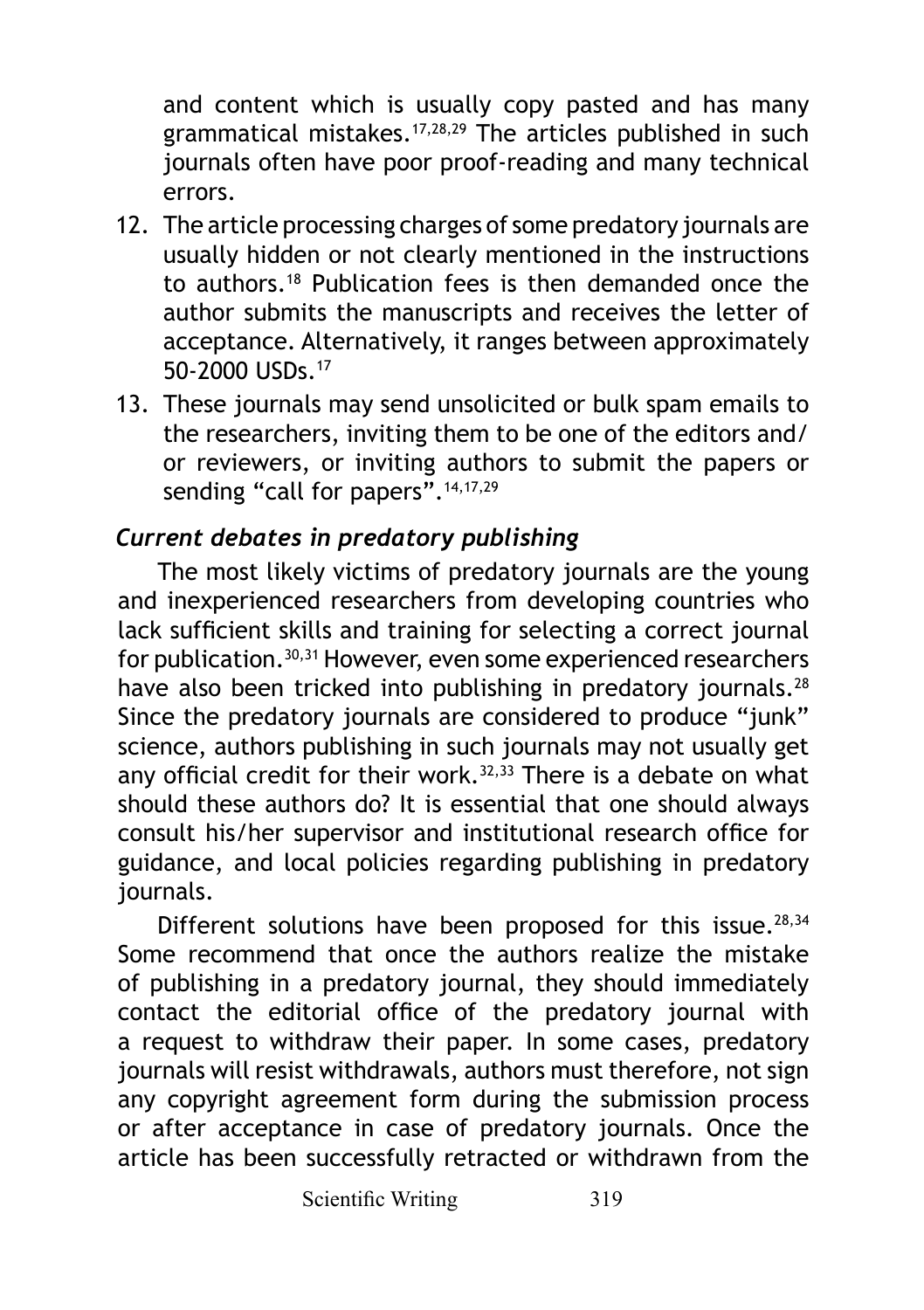predatory journal, it might be submitted to a legit journal. But, it is necessary to disclose the interaction with the predatory journal to the editors in order to maintain the research integrity and transparency.

It is advisable that the authors consult the resources mentioned in Table-II, and use their own judgment (based on the features of predatory journals) in selecting a target journal. Also, non-scholarly metrics like ResearchGate Impact Factor should not be used by legitimate journals. $35$  Any practice that may be suspicious or may render a legitimate journal predatory should be avoided to establish a clear demarcation between legitimate and predatory journals.36 Scholarly organizations and Cabell's International, current source of blacklisting the predatory journals, should take strict steps and devise clear criteria in this regard. Authors may choose to publish in local journals provided they are associated with an organization or a university. It is also necessary to ascertain that in the current paradigm of scholarly publishing, authors should try to opt for journals that may enhance the visibility of their work and access of the research to the consumers.

## *Recommendations for the academic organizations, faculty, researchers and students*

The paradigm of research and publication has substantially changed in the last few decades. Faculty members and students are required to publish a certain number of papers while avoiding any form of scientific misconduct. The current race of publishing more papers just for the sake of promotions and pay increments should be discouraged. Higher education institutions and governing bodies should encourage publication of impactful research which should be measured by using different parameters like h-index. Scientometrics like impact factor should not be used as the single measure of quality. Academic institutes, universities and scientific societies should promote research skills in the academics and students, strive to improve research dissemination by creating research repositories, and improve the quality of journals published by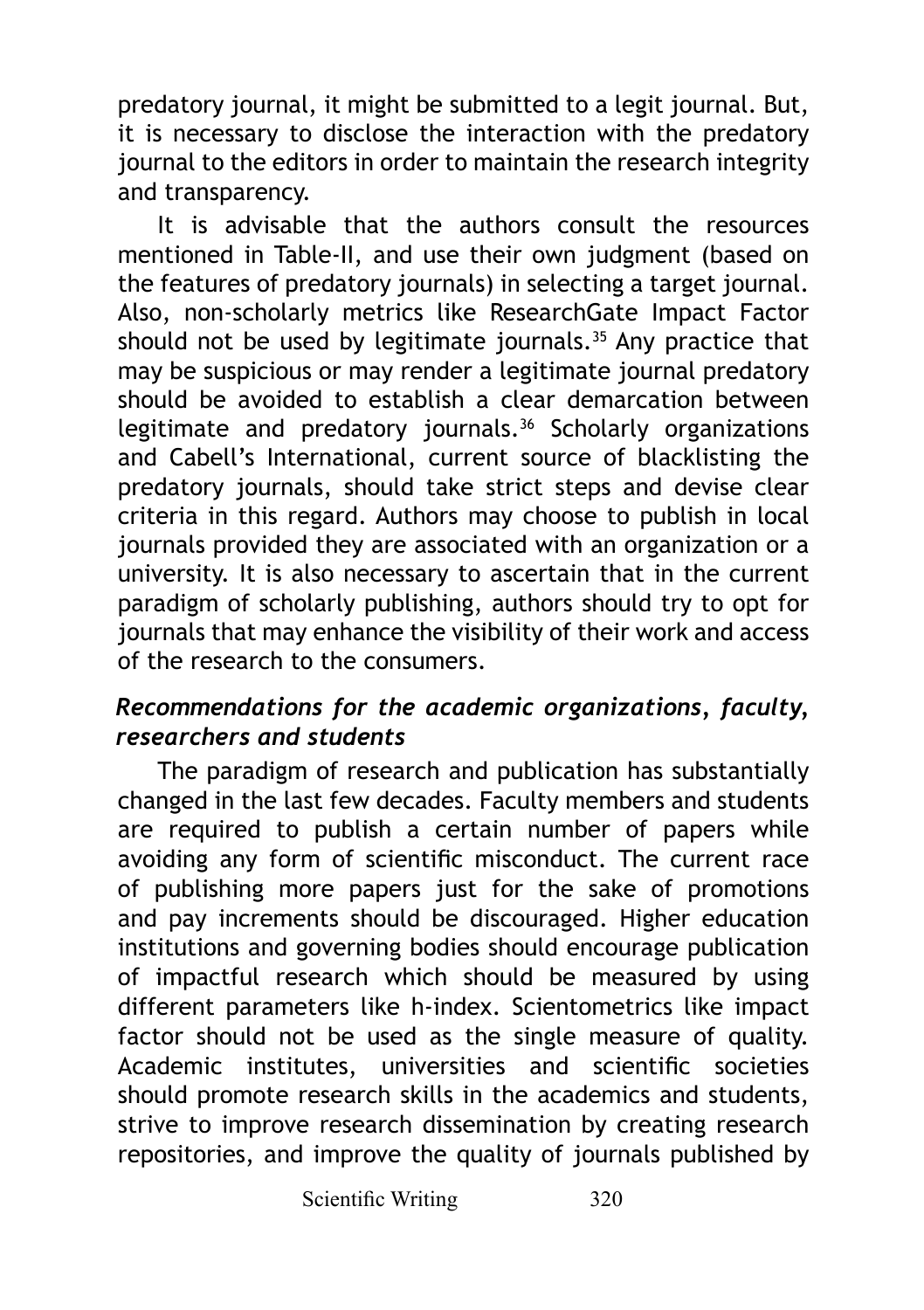their affiliated institutions.37 They should also provide training to the students, post-graduate trainees and faculty about research ethics and scholarly publishing so that they may not be victimized by predatory publishers. This is of particular importance to the developing countries where researchers are not skilled enough in scientific publishing and are more likely the victims to fraudulent and questionable journals.17,27 Also, authors can improve the visibility and reach of their research via social media.38,39 Depending upon the journal policy in which the manuscript is published, they can share their research on ResearchGate (<http://researchgate.net/>), Academia [\(http://](http://academia.edu/) [academia.edu/\)](http://academia.edu/), LinkedIn (<http://linkedin.com/>), and Twitter ([http://twitter.com/\)](http://twitter.com/). In addition, use of ORCID ([https://orcid.](https://orcid.org/) [org/](https://orcid.org/)) can also improve the visibility of their research.

At the same time, publishing industry and scholarly organizations need to consider the financial constraints of the researchers based in the low resourced regions of the world, and offer them full waivers. It is worthwhile to mention that despite the partial waivers being offered by many journals and publishers, the publishing costs are still too high for the researchers from such countries to afford (as many of them are not supported by their institutes to cover the cost of publication). This is one of the main reasons for low publications rates in the open access journals from the developing countries. National universities and international academic organizations should consider funding and monitoring the use of funds in order to improve research output from developing countries.

To conclude, every stake holder has to play its role in improving the research dissemination, publication visibility, and access. A collaborative effort is required to increase the awareness regarding the rising menace of predatory and unethical publishing. The future fight against the predatory publishing will be long, multipronged and complicated. Some of the winning strategies can be training the future researchers, academics and students; implementing strict and clear rules regarding publishing, and financially supporting researchers from the developing countries.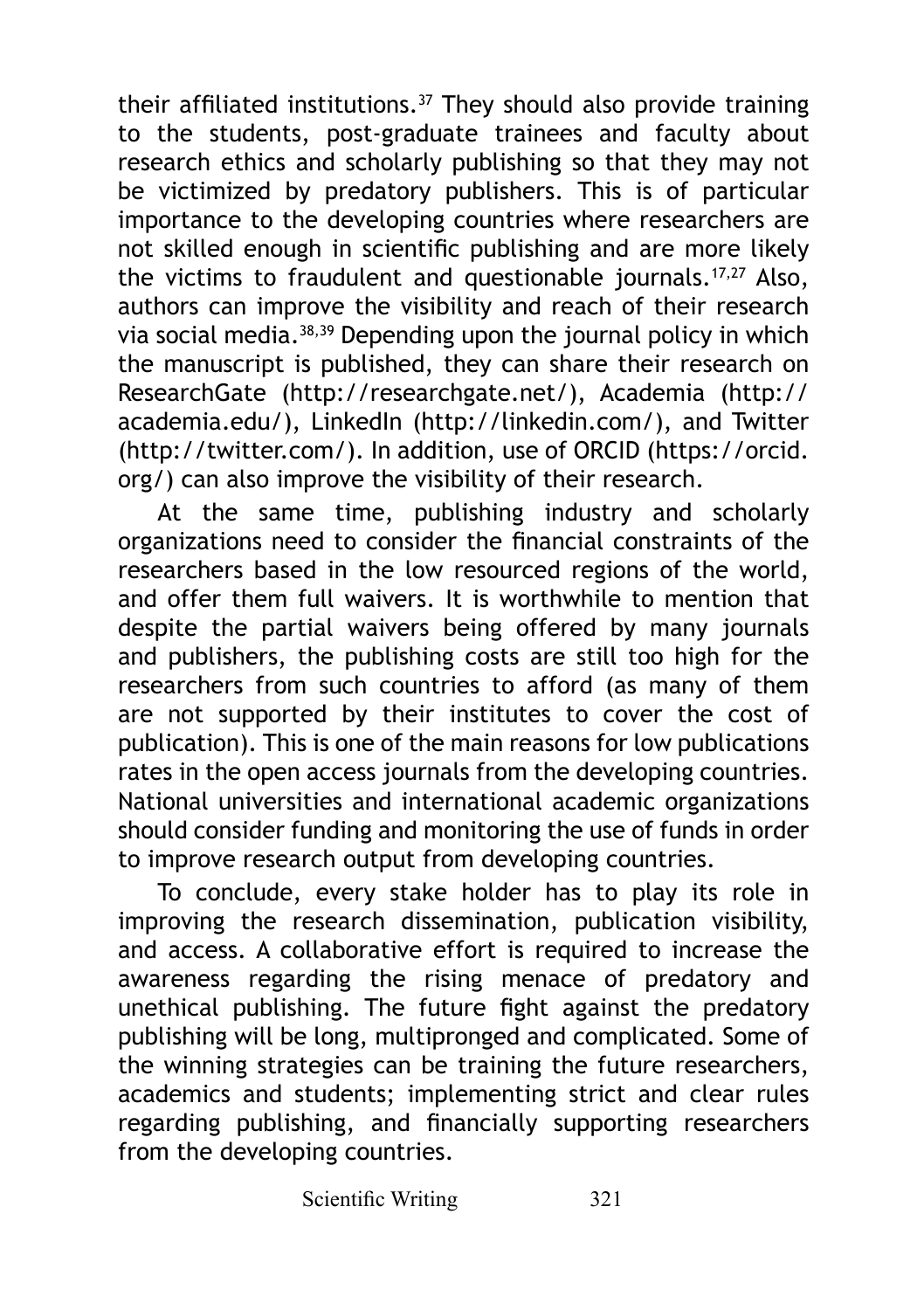### **REFERENCES**

- 1. Al-Adawi S, Ali B, Al-Zakwani I. Research Misconduct: The Peril of Publish or Perish. Oman Med J. 2016;31(1):5-11.
- 2. Memon AR. Research publications and education in Pakistani medical universities: Avoiding predatory journals and improving the quality of research. J Pak Med Assoc. 2017;67(6):830-833.
- 3. Jawaid SA. What ails the Pakistani medical institutions? Pak J Med Sci. 2015;31:747-750.
- 4. Aggarwal R, Gogtay N, Kumar R, Sahni P. The revised guidelines of the Medical Council of India for academic promotions: Need for a rethink. J Ayurveda Integr Med. 2016;7:3-5.
- 5. Rohrich RJ, Sullivan D. Trends in Medical Publishing: Where the Publishing Industry Is Going. Plast Reconstr Surg. 2013;131(1):179-181.
- 6. Laakso M, Welling P, Bukvova H, Nyman L, Bjork B-C, Hedlund T. The Development of Open Access Journal Publishing from 1993 to 2009. PLoS ONE. 2011;6(6):e20961.
- 7. Barić H, Polšek D, Andrijašević L, Gajović S. Open access is this the futureof medical publishing? Croat Med J. 2013;54:315-318.
- 8. Gasparyan AY, Ayvazyan L, Kitas GD. Open access: changing globalscience publishing. Croat Med J. 2013;54:403-406.
- 9. Beall J. What I learned from predatory publishers. Biochemia Medica. 2017;27(2):273–278.
- 10. Kebede M, Schmaus-Klughammer AE, Tekle BT. Manuscript Submission Invitations from 'Predatory Journals': What Should Authors Do? J Korean Med Sci. 2017;32:709-712.
- 11. Bornemann E. Exposing predatory publishers. Information Today. 2013;30(6):13.
- 12. Beaubien S, Eckard M. Addressing Faculty Publishing Concerns with Open Access Journal Quality Indicators. Journal of Librarianship and Scholarly Communication. 2014;2(2):1-11.
- 13. Beall J. Dangerous predatory publishers threaten medical research. J Korean Med Sci. 2016;31:1511-1513.
- 14. Beall J. Medical Publishing Triage Chronicling Predatory Open Access Publishers. Ann Med Surg (Lond). 2013;2(2):47-49.
- 15. Silver A. Pay-to-view blacklist of predatory journals set to launch. Nature. 2017.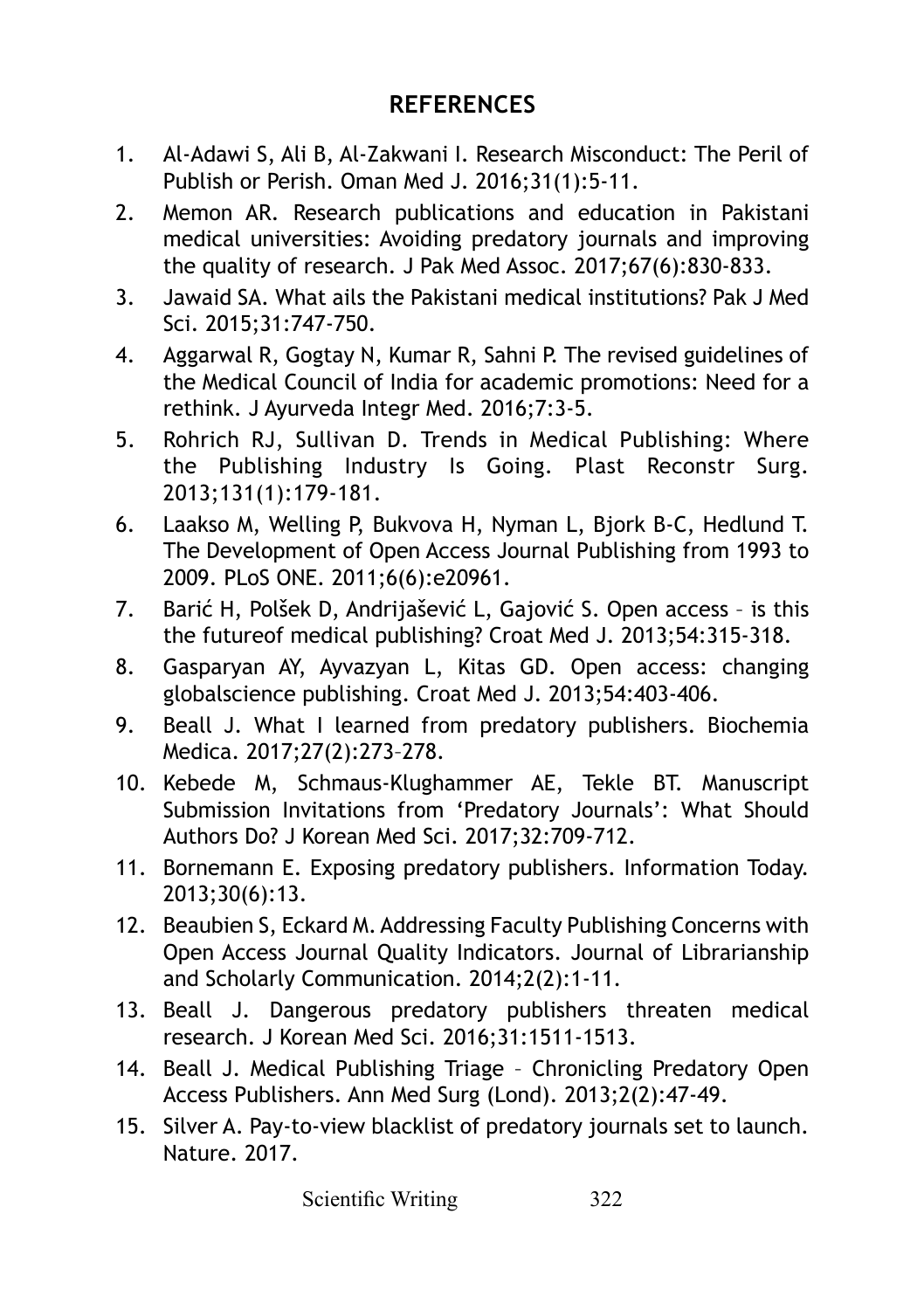- 16. Laine C, Winker MA. Identifying predatory or pseudo-journals. Biochemia Medica. 2017;27(2):285-291.
- 17. Memon AR. Predatory journals spamming for publication: what should researchers do? Sci Eng Ethics. Forthcoming 2017.
- 18. Dadkhah M, Bianciardi G. Ranking Predatory Journals: Solve the Problem Instead of Removing It! Adv Pharm Bull. 2016;6:1-4.
- 19. Bloudoff-Indelicato M. Backlash after Frontiers journals added to list of questionable publishers Nature. 2015;526:613.
- 20. Silver A. Controversial website that lists 'predatory' publishers shuts down. Nature. 2017.
- 21. Masten YB, Ashcraft AS. The Dark Side of Dissemination: Traditional and Open Access Versus Predatory Journals. Nurs Educ Perspect. 2016;37(5):275-277.
- 22. Petrişor A-I. Evolving strategies of the predatory journals. Malaysian Journal of Library and Information Science. 2016;21(1):1-17.
- 23. Jalalian M. The story of fake impact factor companies and how we detected them. Electron Physician. 2015;7(2):1069-1072.
- 24. Roberts J. Predatory Journals: Illegitimate Publishing and Its Threat to All Readers and Authors. J Sex Med. 2016;13(12):1830-1833.
- 25. Memon AR. ResearchGate is no longer reliable: leniency towards ghost journals may decrease its impact on the scientific community. J Pak Med Assoc. 2016;66(12):1643-1647.
- 26. Dadkhah M, Jazi MD. Special Issues as Criterion for Journal Quality Evaluation–Letter to Editor. Geographica Pannonica. 2015;19(2):42-43.
- 27. Clark J, Smith R. Firm action needed on predatory journals. BMJ. 2015;350:h210.
- 28. Memon AR. Publish or perish: A sign of caution for authors to avoid predatory journals. J Pak Med Assoc. 2017;67(5):822-823.
- 29. Wahyudi R. The Generic Structure of the Call for Papers of Predatory Journals: A Social Semiotic Perspective. In: Mickan P, Lopez E, editors. Text-Based Research and Teaching: A Social Semiotic Perspective on Language in Use: Palgrave Macmillan UK; 2017. p. 117-136.
- 30. Xia J, Harmon J, Connolly K, Donnelly R, Anderson M, Howard H. Who publishes in "predatory" journals? J Assoc Inform Sci Technol. 2015;66:1406-1417.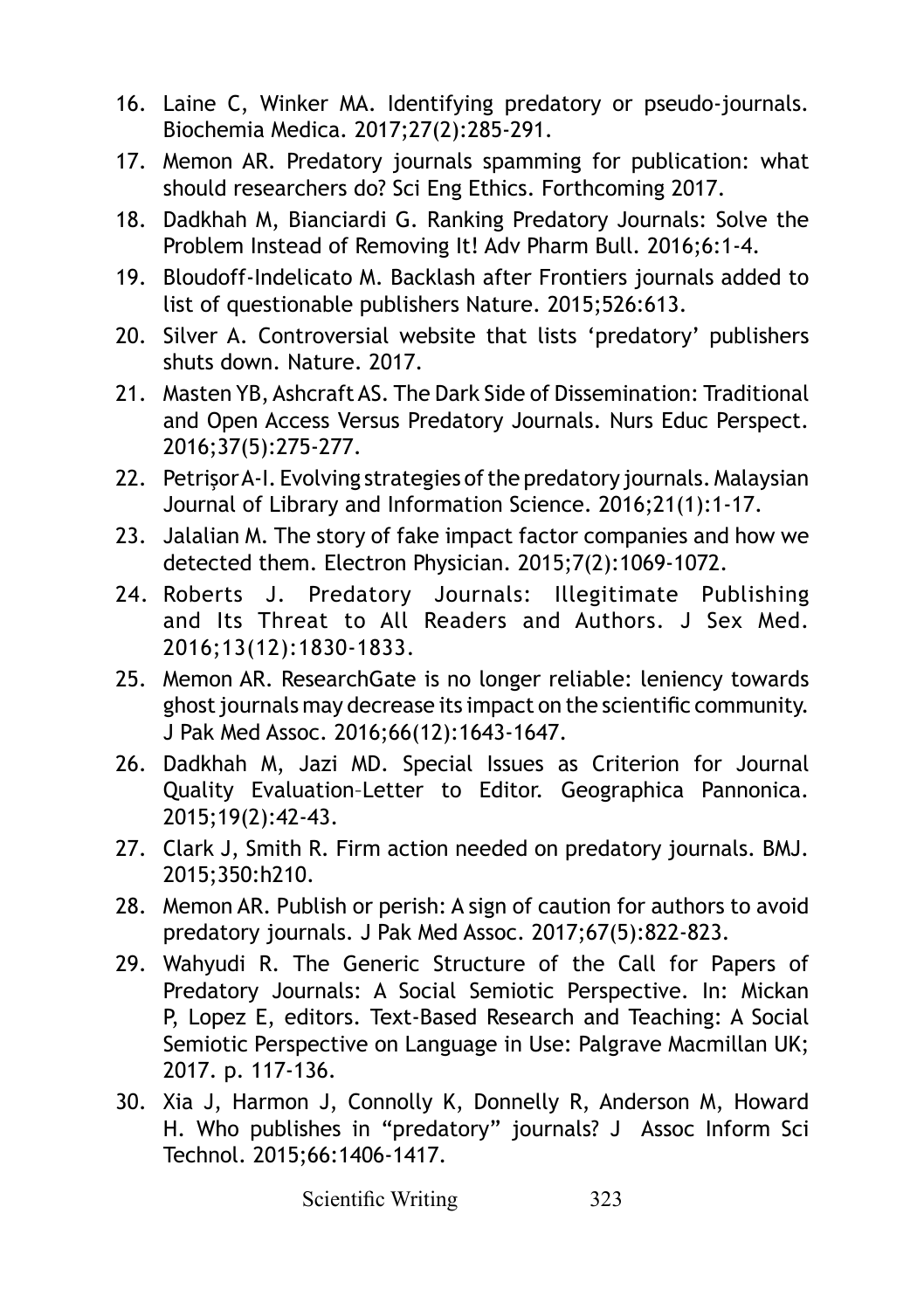- 31. Memon AR. Beall's List Has Vanished: What Next? J Orthop Sports Phys Ther. 2017;47(3):222-223.
- 32. Dhulkhed VK, Kurdi MS, Dhulkhed PV, Ramaswamy AH. Faculty promotions in medical institutions in India: Can we improve the criteria? Indian J Anaesth. 2016;60(11):796-800.
- 33. Jawad F. The race for publishing original biomedical research articles in Pakistan. J Pak Med Assoc. 2017;67(1):1-2.
- 34. Dadkhah M, Darbani S. What can authors do for the papers they published in predatory journals? Pol Arch Med Wewn. 2016;126(7- 8):574-575.
- 35. Memon AR. ResearchGate and Impact Factor: A step further on predatory journals. J Pak Med Assoc. 2017;67(1):148-149.
- 36. Memon AR, Waqas A. Indexing by bibliographic databases of journals published in the developing world. Sci Eng Ethics. 2017.
- 37. Shashok K. Can researchers and their institutions become their own open access publishers? arXiv repository. 2017.
- 38. Devitt P. How to use social media to disseminate research findings. Nurs Child Young People. 2016;28(8):20.
- 39. Gary JL. Social Media: How to Use It Effectively. NJ Orthop Trauma. 2015;29(11):S5-8.

### **ADDITIONAL RESOURCES**

- 1. WAME Statement on identifying predatory journals: [http://www.](http://www.wame.org/identifying-predatory-or-pseudo-journals) [wame.org/identifying-predatory-or-pseudo-journals](http://www.wame.org/identifying-predatory-or-pseudo-journals)
- 2. Open Access Journal Quality Indicators: [https://www.gvsu.edu/](https://www.gvsu.edu/library/sc/open-access-journal-quality-indicators-5.htm) [library/sc/open-access-journal-quality-indicators-5.htm](https://www.gvsu.edu/library/sc/open-access-journal-quality-indicators-5.htm)
- 3. Jocalyn Clark: How to s predatory journals—a five point plan: [http://blogs.bmj.com/bmj/2015/01/19/jocalyn-clark-how-to](http://blogs.bmj.com/bmj/2015/01/19/jocalyn-clark-how-to-avoid-predatory-journals-a-five-point-plan/)[avoid-predatory-journals-a-five-point-plan/](http://blogs.bmj.com/bmj/2015/01/19/jocalyn-clark-how-to-avoid-predatory-journals-a-five-point-plan/)
- 4. Journal Citation Reports (JCR): [http://clarivate.](http://clarivate.com/?product=journal-citation-reports) [com/?product=journal-citation-reports#](http://clarivate.com/?product=journal-citation-reports)

### **FURTHER READING**

- (a) For further reading, please refer to:
- i. Oermann MH. Open Access Journals. Nurse Educator. 2015;40(5):1.

Scientific Writing 324